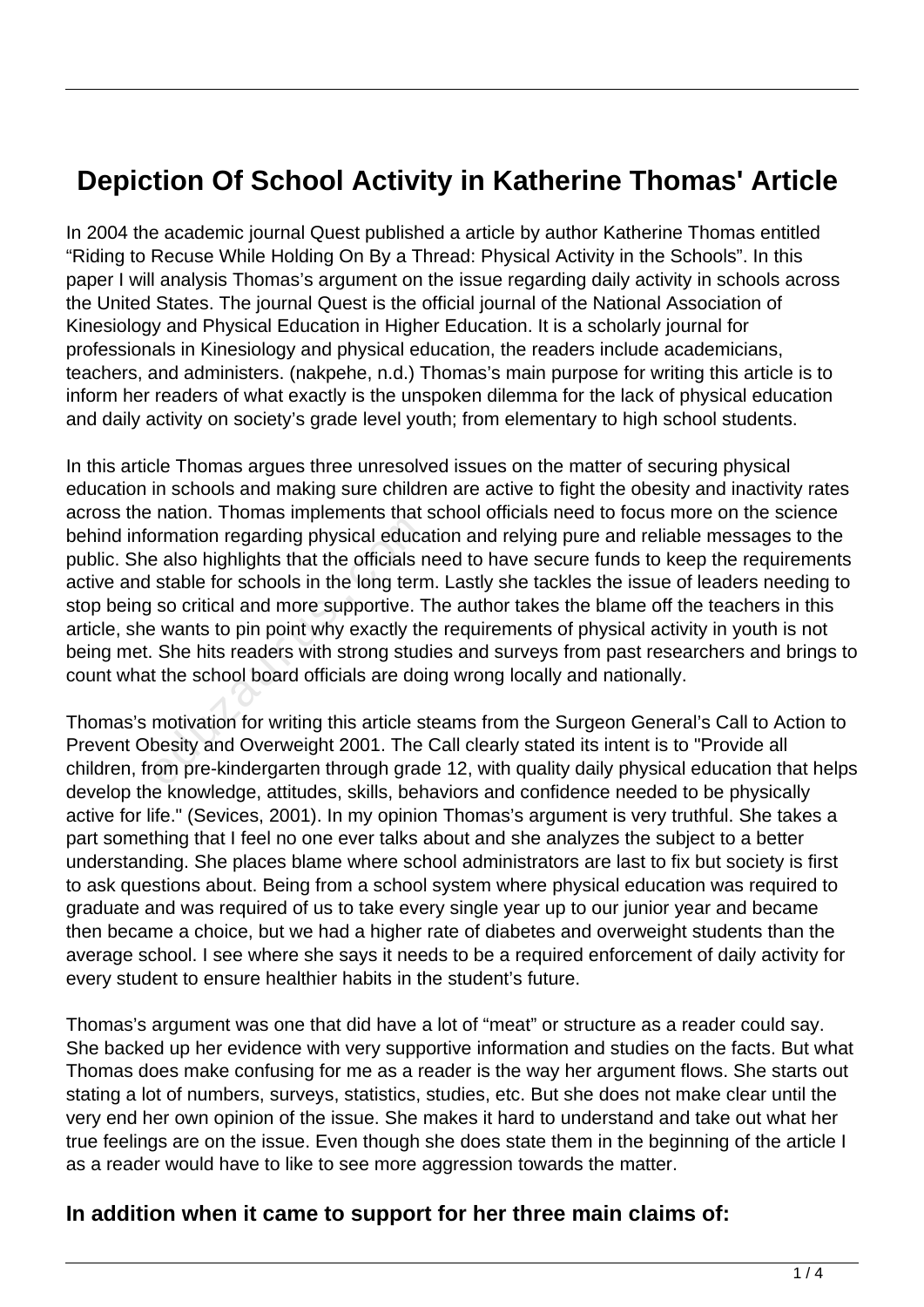- Better Funding
- Clear Messages with consistent information about the need for physical activity
- Need to be supportive and not critical

Thomas did a great job as far as giving her examples and reasoning.

On her claim for better funding; Thomas did a great thing by putting focus on programs that can help schools with lesser income and budget problems by supplying readers with information about government funded programs. For her to pin point these other options so that the readers cannot make up any excuses as to why they cannot afford the programs to have a secure base in the school system to me was a great idea. For example Thomas credits the Center of Disease Control (CDC) for programs such as VERB it targets teens to get active and increase their daily activity. They also provide another service called BAM that Thomas included that targets kids about their health and to take action when they are young. (Thomas, 2004, p. 164) She also credits the U. S. Department of Education Carol M White Progress for Physical Activity Grants. Which is federal money for physical education instruction, Thomas does a good job when she lists the good and bad about these grants but she goes to say in the article that the funding is between 1 and 2 million per state. (Thomas, 2004, p. 164)

On her claim for more consistent messages; her inclusion about past standards never being met. She wants scholars and leaders to look at past research and understand that requirements have never seen about average and are different for almost every state. She highlights that only a few states essentially try and met some type of preiquite of daily activity and way too many states are falling behind in the matter. She continues that even though people know the requirements or recommendations they are still doing nothing to achieve those goals. When Thomas stated a few of those facts in the article to me it was an eye opener. She strives so much to make the reader understand that it is not okay for schools to just barely pass by the hairs on a person's chin. She gets a reader like myself to understand that the officials can really do more they're just not trying as hard. between 1 and 2 million per state.<br>im for more consistent messages;<br>vants scholars and leaders to look<br>r seen about average and are differences<br>sessentially try and met some ty<br>falling behind in the matter. She conts or re

On her claim of officials to be more supportive; Thomas take the blame off the teachers. She says in order for students to get the full attention and requirements being made per week the number of staff would have to increase. (Thomas, 2004, p. 157) She also points out a fact physical education teachers just don't sit around when the students are not in the class; the instructors though not looked at like a regular grade-level teacher actually work full-time. I never really saw that argument logical until reading this and taking a step back and thinking head on about it, we have so many schools that only focus on testing or passing rates that they fall short of benefits the child will need long term. She also says that when children are so far behind in staying active and getting the daily recommendations that when they do make up a curriculum to follow by it is too much for the child to complete so they fall behind. Though it is not their fault Thomas's purpose is to endorse this so that the issue of falling behind does not pop up; because truly in any subject whether physical or mental no child deserves to be left behind.

Thomas (2004) in addition brings out her logical side when she argues who fault is it that the students do not learn enough or the right material:

Consider a worst case scenario, a teacher is hired to provide elementary PE but is not licensed in that area and therefore enters the field with little preparation. It is possible that teachers could live in one of 24 states that does not require continuing education—therefore the teacher could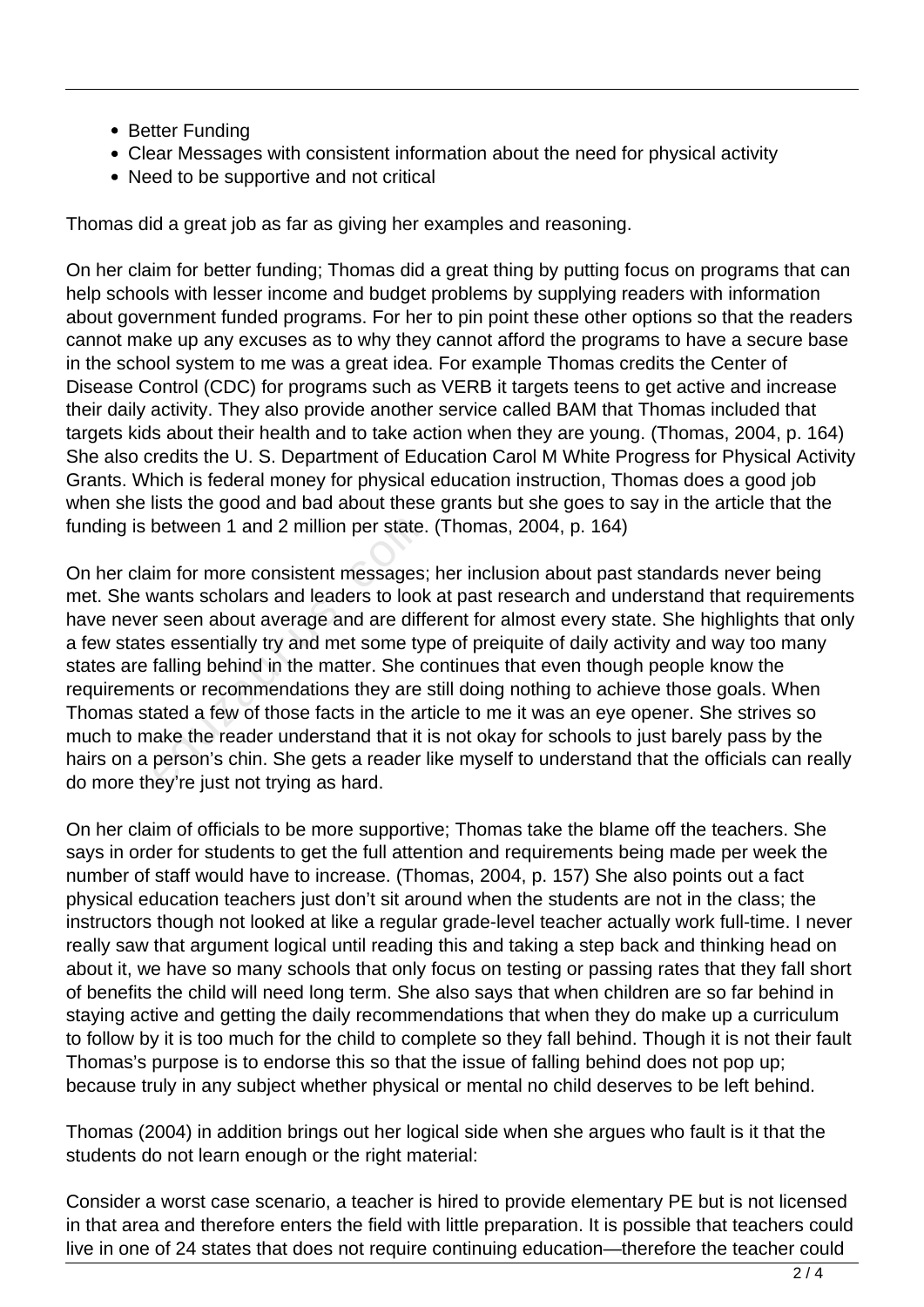continue teaching without any training related to the field. Assuming this is a quality issue, who is responsible? (p. 158)

I strongly agree that no matter what a teacher or professor teaches they need to be certified in that field. Thomas brings about the fact that states do not require teachers to be certified in physical education but must be certified to teach. Who's fault is that really, the teacher's, student's, or the state?

Although Thomas does seem a lot more logical in her writing she appeals to emotions very often as well. One that stood out to me as a reader was the issue on a child can participate in some form of physical activity no matter their physical condition. Steaming from another article she gave credit to issue by the Disabilities Education Act (IDEA) Thomas summarizes (2004): "The intent is that students who are disabled will not be excluded from physical education because of their unique needs. Appropriate placements are on a continuum from regular physical education to adapted physical education." (p.159) Bringing this into her argument was an ideal factor I feel could make officials see that not only the regular kids desire a chance at being healthy.

She makes another statement about not discriminating against economic status. She states that just because a school has low-income or can provide less than the higher-income schools does not mean the children should get lesser opportunities due to safety issues or budget problems to get in the daily recommended amount. (Thomas, 2004, pp. 159-160) She goes to say that not all schools are created equal, and myself as a reader, student, and U.S. citizen strongly believes that that is a huge problem in our society that will go untouched and talked about until we have more arguments and publications like Thomas's to be the commander and chief of change in the system. s another statement about not dise<br>se a school has low-income or can<br>the children should get lesser oppe<br>e daily recommended amount. (There created equal, and myself as<br>tat that is a huge problem in our se<br>nore arguments a

I felt this article did not necessarily have a lot of weaknesses or issues; Thomas's motive is clear, but she could add more of her own thoughts into the article and make it a true argument. Throughout the entire entry she states more facts and statistics then rather focusing on what she really thinks will improve the standard of P.E. and where it needs to be today. Granted she does show us the underlined issues and she supports her facts with well throughout surveys and past evidence to influence the problems as to why this particular program is not a stable program in schools. I as a reader and blinded citizen on what is really the problem with physical education would just have liked to seen a bigger fight in her own words for an issue she seems passionate enough to talk about.

She spends more time on past research and its findings than she does making up her own view points and bringing in her past publications. Though she does list two of her own written articles, I feel as though it it would have helped her more if she would have went into the basics of her own work and not just referring to it in one sentence. Readers need to know that you are a professional and consistent in what you are talking about and not just your reference page should show your pass accomplishments, her writing and argument should have been able to speak for itself.

Her flow of the article to me is a little off. I was not truly engaged as a reader of her view points in the very beginning. It was not until the end where her thoughts seemed as though they was slowly but surely coming together. She used what I thought were attention getters and strict underlines facts and statistics on the issue at hand. While she does a great job at pointing out